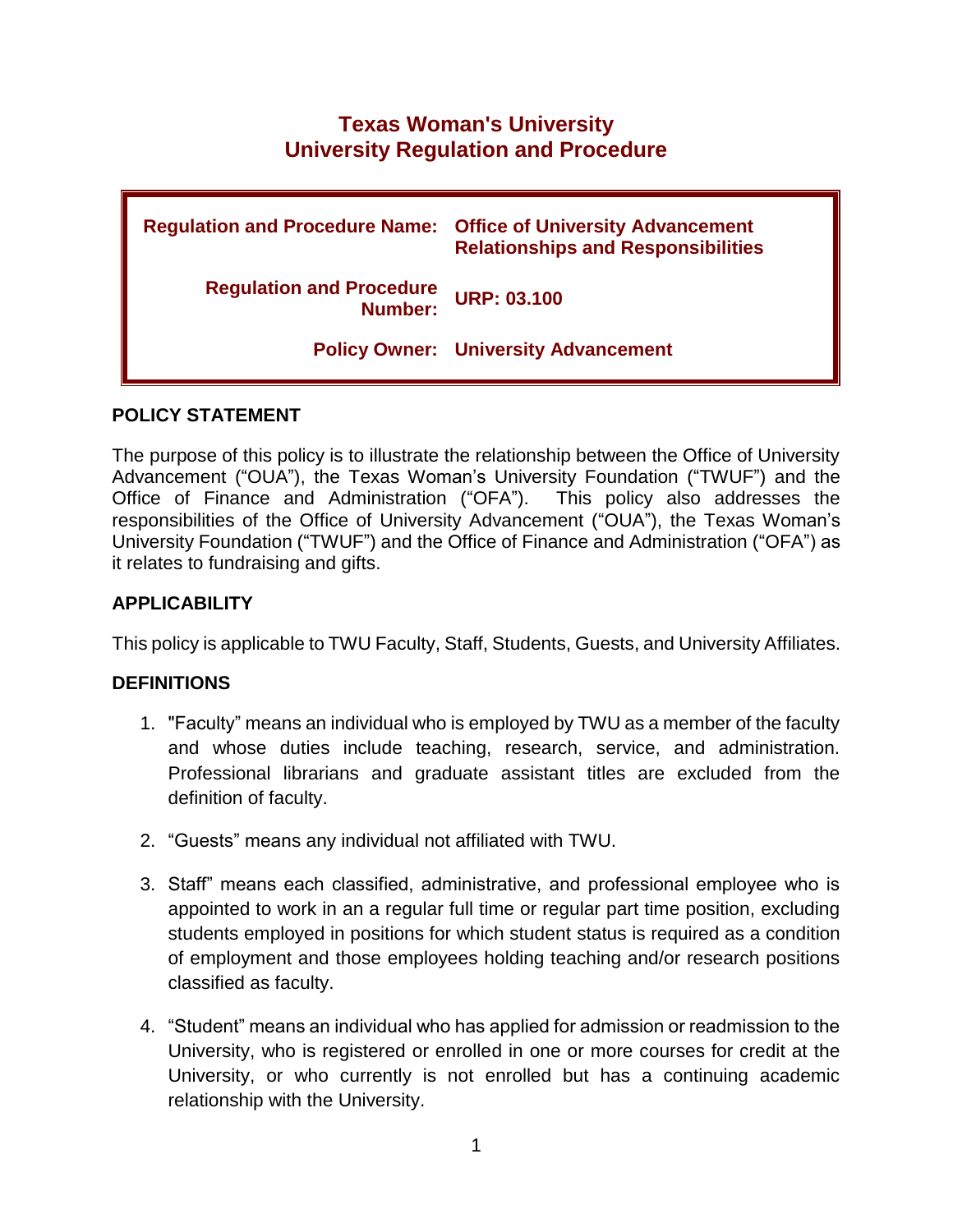- 5. "University Affiliate" means any individual associated with TWU in a capacity other than as a Student or Employee who has access to TWU resources through a contractual arrangement or other association. This includes the following individuals:
	- a. Contractors and Vendors: an individual, business, or governmental entity that has a fully executed contract to provide goods or services to TWU. This includes employees of contractors or vendors and independent contractors.
	- b. Employee of a Governmental Agency: an individual employed by a federal or Texas state agency.
	- c. Employee of a TWU-Affiliated Institution: an individual who works for organizations that are tightly aligned with the University.
	- d. Pre-Employment Individual: an individual who will be hired by the University and the hiring department has sponsored their access to TWU resources.
	- e. Other University Affiliate: any individual who does not fit into any other category and needs access to TWU resources.

# **REGULATION AND PROCEDURE**

I. Purpose of the Texas Woman's University Foundation

The TWUF is organized and operates exclusively to:

- A. Support and promote all colleges, schools, programs, and campuses of Texas Woman's University ("TWU" or "University");
- B. Receive gifts for the university;
- C. Receive, hold, invest, and administer property of any kind, type, or nature for the benefit of the campuses; and
- D. Make expenditures to or for the benefit of them.
- II. Application of Operating Processes

The operating policies and procedures concerning the OUA at TWU may also apply to the OFA and other university divisions or departments.

III. General Division Responsibilities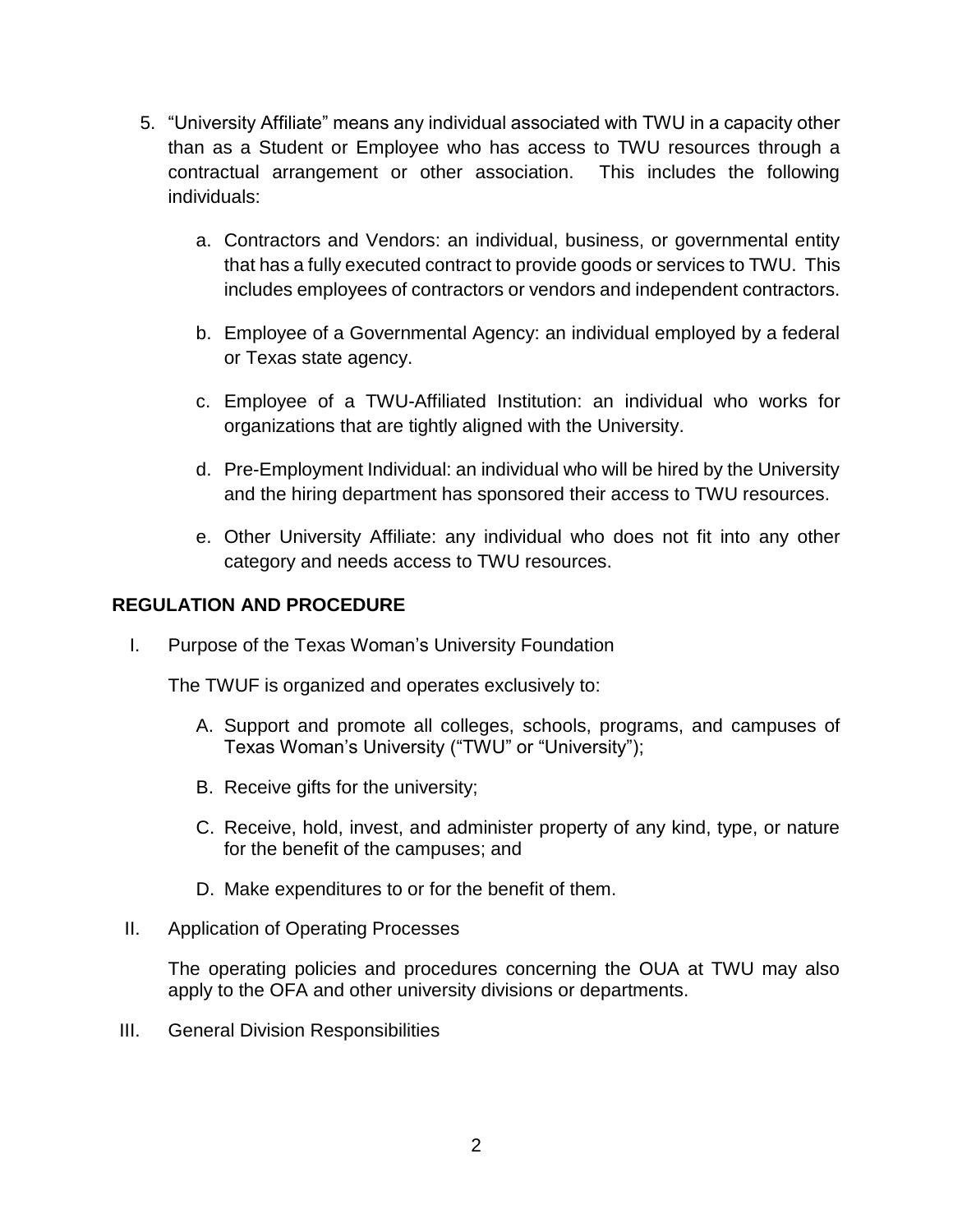- A. The Chancellor and President of TWU, or their designee, will make the final determination to accept or reject any gift, donation, and non-contractual grant from private philanthropic sources.
- B. Office of University Advancement
	- 1. The OUA is responsible for soliciting, coordinating, approving, and reporting all fundraising from the private sector. This includes both projects and proposals initiated by the OUA and those initiated elsewhere in TWU. To fulfill its mission, the OUA must be kept informed in a timely fashion on all actions related to fundraising.
	- 2. The OUA is responsible for performing certain support functions for TWUF. This includes receiving, receipting, acknowledging, and reporting gifts received by TWUF.
	- 3. Gifts to TWU and to TWUF shall be receipted by the OUA and reported to the president and chancellor. The Vice President for University Advancement ("VPUA") is responsible for preparing Board of Regents agenda items relative to gifts to TWU and TWUF.
	- 4. Reporting, as referenced in subsections (1) through (3) above, shall include reconciliation of gift totals to the accounting records of the institution. This reconciliation shall be produced by the OUA and OFA.
	- 5. Annually, the OUA will notify budget managers of spending guidelines for restricted university gift accounts funded through endowed or non-endowed funds.
	- 6. Annually, the OUA will provide budget managers with instructions to access reports for balances in their respective university gift accounts.
- C. Office of Finance and Administration
	- 1. The Vice President for Finance and Administration ("VPFA"), in cooperation with the OUA, will establish the procedures used for accounting and disbursement of all funds held in university gift accounts. The VPFA has the authority and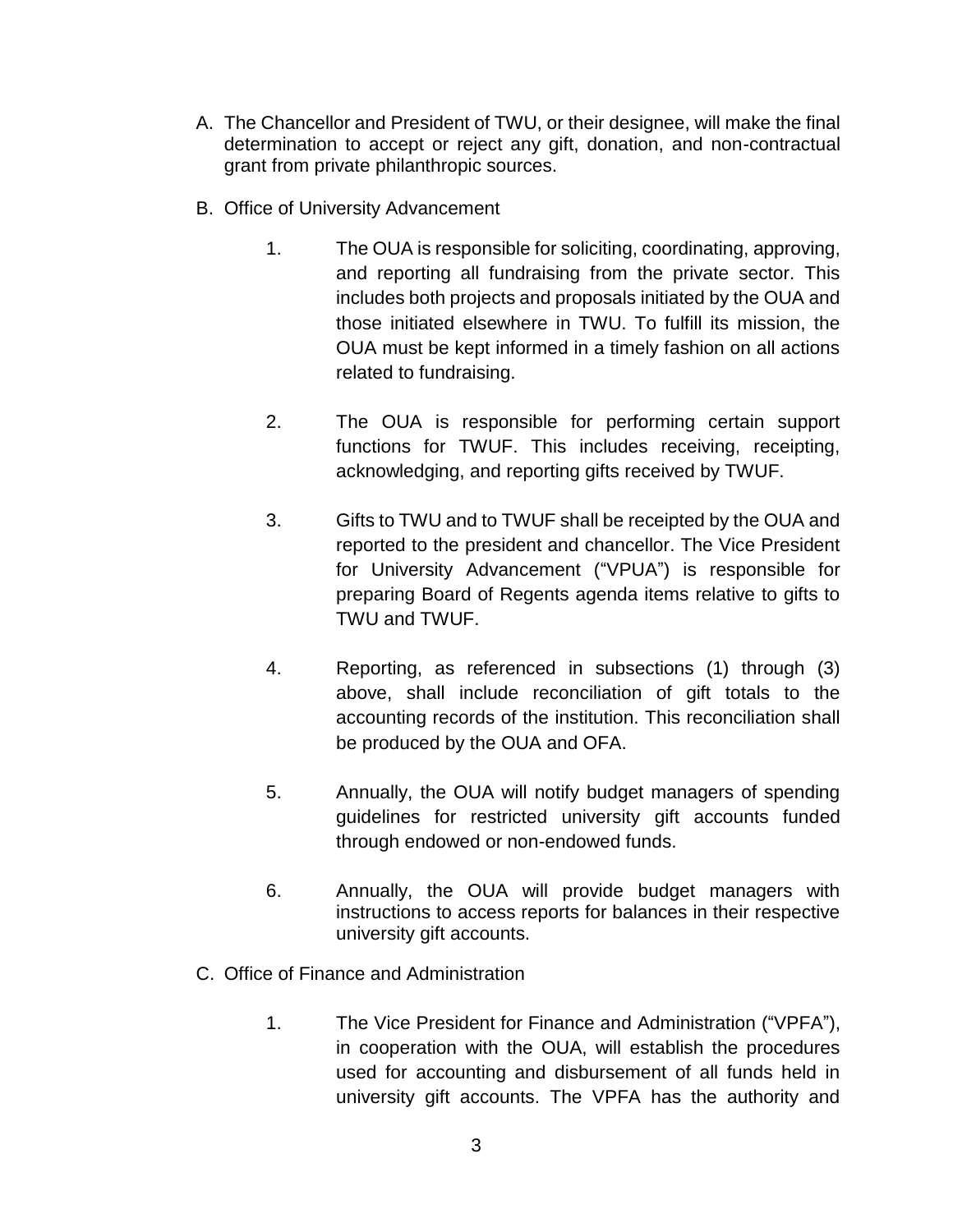responsibility for approving the procedures used for receipting, accounting, and disbursement of all funds handled by TWU employees.

- 2. The OFA will direct all gifts to the OUA for receipting and reporting purposes.
- 3. The OFA is responsible for maintaining official TWU fiscal records, assuring that all cash is receipted by TWU in a manner consistent with the requirements of state law, and assuring donors, the Board of Regents, the Chancellor and President, and the state auditor that all TWU funds are expended as required by the stipulations imposed by the donor, the Board of Regents, generally accepted accounting principles, and the laws of the state of Texas.
- D. All Divisions
	- 1. All offices of TWU, faculty, staff, students, and the related corporate entities, are responsible for coordinating and clearing in writing all fundraising activities intended to solicit individuals, foundations, and corporations prior to any request for funding.
	- 2. All offices are responsible for forwarding any gifts received to the OUA for receipting and reporting purposes.

### **REVIEW**

This policy will remain in effect and published until it is reviewed, updated, or archived. This policy is to be reviewed once every six years. Interim review may be required as a result of updates to federal and state law or regulations, Board of Regents policies, or internal processes or procedures.

### **REFERENCES**

None

### **FORMS AND TOOLS**

None